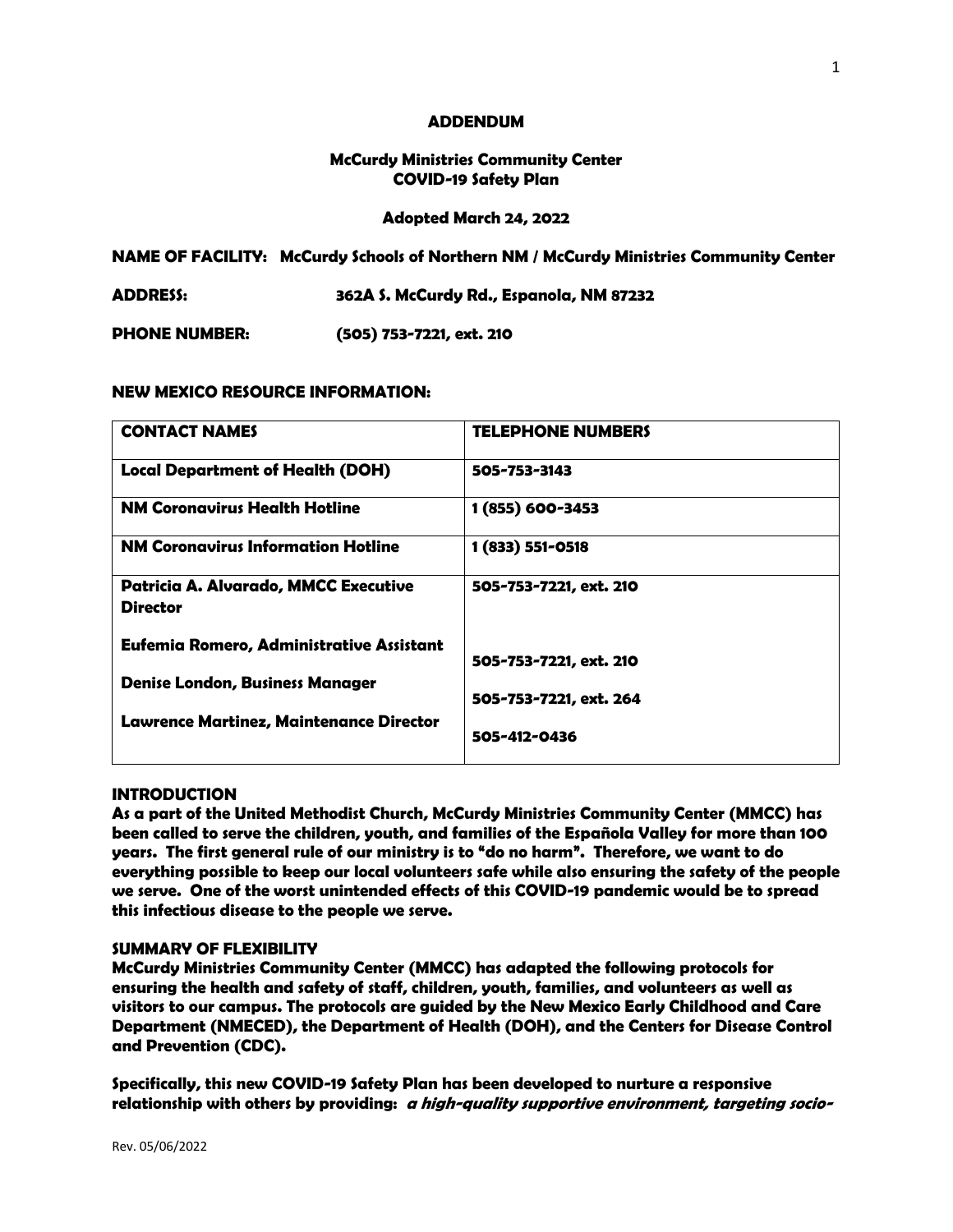**emotional support and intensive intervention with parents, youth, and children as needed. As we develop our programs' COVID-19 safety protocols, we will strive to meet the needs of the community while providing a safe environment for all.**

**SPECIAL NOTE: As conditions change, these protocols will be updated to remain current with CDC and New Mexico Department of Health guidelines. These guidelines will be revised as needed. Remember: staff members, volunteers, and guests may be in close proximity to guests or children who are not yet eligible to receive any of the COVID-19 vaccines; therefore, our efforts will be to consistently ensure the well-being of the children, youth, and adults whom we serve through McCurdy Ministries Community Center.** 

#### **BASIC PREVENTATIVE MEASURES**

**Basic preventative protocols include:** 

- **Frequent handwashing with soap and water for at least 20 seconds is recommended.**
- **If soap and water are not readily available, hand sanitizer that is at least 60% alcohol can be used.**
- **Coughs and sneezes should be covered with a tissue or the inside of your elbow.**
- **Used tissue should be thrown in the trash, and hands washed immediately with soap and water for at least 20 seconds.**
- **Students are not allowed to drink from building water fountains or sink faucets.**
- **Volunteers and guests as well as students are advised to bring a water bottle with enough water to last them through the day.**
- **Students, staff, and guests are allowed to eat in buildings ONLY in designated areas.**
- **If any person on campus has a temperature of 100.4 or above, answers "YES" to travel questions, has been in contact with a COVID-19 exposed person, or discloses COVID symptoms as described by the CDC, that person will be required to immediately leave the campus and contact their primary care provider for further information and direction.**

**For Participants, the following will apply:**

- **All participants/will have their temperature taken by the program before entering the building where the event will take place and anyone with a temperature of 100.4 degrees or higher cannot enter the building to participate.**
- **All participants will provide their own masks and will wear their masks at all times while in attendance at the event, AND on campus with volunteers or guests.**
- **If a participant starts experiencing symptoms, they need to leave campus and consult their primary care physician.**
- **All participants will use the sanitizer provided at the entry of the building PRIOR to entering the event space.**
- **If working in a common area with other people, all volunteers will need to maintain a distance of 6 feet at all times.**

# **OFF CAMPUS ACTIVITIES AND TRAVEL**

**While some of the protocols for travel and quarantine have been relaxed by our Governor, we strongly request that volunteers and employees maintain preventative and safety protocols while not on the McCurdy Campus. That means wearing a mask in public (i.e., restaurants, stores, tourist sites, etc.), practicing physical distancing, and avoiding indoor gatherings with people not in your household.**